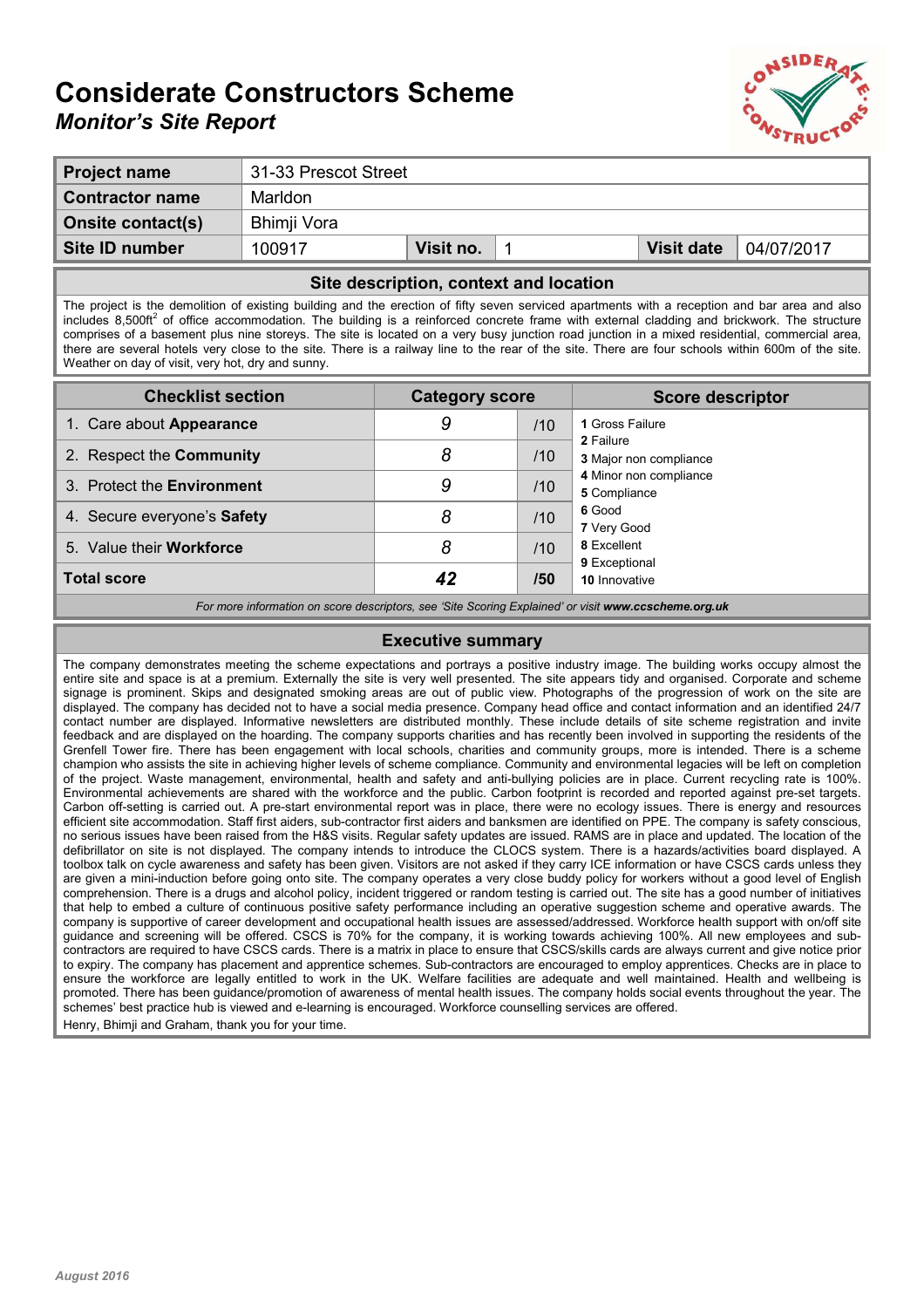# Considerate Constructors Scheme Monitor's Site Report - Detailed summary of findings



| <b>Project name</b>                                                                                                                                                                                                                                                                                                                                                                                                                                                                                                                                                                                                                                                                                                                                                                                                                                                                                                                                                                                                                                                                                                                                                                                                                                                                                                                                                                                                                                                                                                                                                                                                                                                                                                                                                                                                                                                                                                                                                | 31-33 Prescot Street |           |   |                   |            |     |  |  |  |
|--------------------------------------------------------------------------------------------------------------------------------------------------------------------------------------------------------------------------------------------------------------------------------------------------------------------------------------------------------------------------------------------------------------------------------------------------------------------------------------------------------------------------------------------------------------------------------------------------------------------------------------------------------------------------------------------------------------------------------------------------------------------------------------------------------------------------------------------------------------------------------------------------------------------------------------------------------------------------------------------------------------------------------------------------------------------------------------------------------------------------------------------------------------------------------------------------------------------------------------------------------------------------------------------------------------------------------------------------------------------------------------------------------------------------------------------------------------------------------------------------------------------------------------------------------------------------------------------------------------------------------------------------------------------------------------------------------------------------------------------------------------------------------------------------------------------------------------------------------------------------------------------------------------------------------------------------------------------|----------------------|-----------|---|-------------------|------------|-----|--|--|--|
| Site ID number                                                                                                                                                                                                                                                                                                                                                                                                                                                                                                                                                                                                                                                                                                                                                                                                                                                                                                                                                                                                                                                                                                                                                                                                                                                                                                                                                                                                                                                                                                                                                                                                                                                                                                                                                                                                                                                                                                                                                     | 100917               | Visit no. | 1 | <b>Visit date</b> | 04/07/2017 |     |  |  |  |
|                                                                                                                                                                                                                                                                                                                                                                                                                                                                                                                                                                                                                                                                                                                                                                                                                                                                                                                                                                                                                                                                                                                                                                                                                                                                                                                                                                                                                                                                                                                                                                                                                                                                                                                                                                                                                                                                                                                                                                    |                      |           |   |                   |            |     |  |  |  |
| 1. Care about Appearance                                                                                                                                                                                                                                                                                                                                                                                                                                                                                                                                                                                                                                                                                                                                                                                                                                                                                                                                                                                                                                                                                                                                                                                                                                                                                                                                                                                                                                                                                                                                                                                                                                                                                                                                                                                                                                                                                                                                           |                      |           |   |                   | 9          | /10 |  |  |  |
| This is a very well presented site. There is a high gloss substantial hoarding to the frontage of the site that gives a very good<br>impression. There is neatly aligned full height barrier fencing across the vehicular entrance. The site cabins and compound are well<br>presented. There is prominent corporate identity. Entrance gates are kept closed whenever possible, there are full time gateman in<br>attendance. The pedestrian access is via a secured gate and doorbell. The access is not suitable for all. The site appears very tidy<br>and well organised. The skips and serviced smoking shelter and e-cigarette shelter are out of public view. There is a site dress code.<br>PPE must be either corporate (company or subcontractors) and is required to be removed before leaving site. The perimeter, which is<br>checked several times per day (checklist in place) is litter and graffiti free. There are dust suppression and wheel wash facilities on site.<br>Good housekeeping is covered at induction and toolbox talks/briefings. Photographs are displayed of the work progression on site. The<br>compound and storage areas are cleaned throughout the day, there is a checklist in place. There is corporate branding on company<br>issued clothing. The company website is very well presented and easy to read and includes details of corporate responsibility, caring for<br>its' workforce and consideration given to community/general public. The company has decided not to have a social media presence.                                                                                                                                                                                                                                                                                                                                                                                                            |                      |           |   |                   |            |     |  |  |  |
| 2. Respect the <b>Community</b>                                                                                                                                                                                                                                                                                                                                                                                                                                                                                                                                                                                                                                                                                                                                                                                                                                                                                                                                                                                                                                                                                                                                                                                                                                                                                                                                                                                                                                                                                                                                                                                                                                                                                                                                                                                                                                                                                                                                    |                      |           |   |                   | 8          | /10 |  |  |  |
| An informative newsletter which includes site contact information and invites feedback is distributed monthly and displayed on the<br>hoarding. Site scheme registration will be included in future newsletters. There is constant dialogue with immediately adjacent<br>neighbours. Advance warning is given of works or deliveries that may have an impact on neighbours. A feedback survey was carried out<br>eight months ago and another will be carried out on completion of the development. An identified 24/7 contact number and<br>head/regional office contact information is displayed. Scheme membership is covered at induction and toolbox talks. Company scheme<br>membership is promoted to sub-contractors and suppliers. Site working hours are from 8 AM to 5 PM Monday to Friday and to 1 PM on<br>Saturday. All deliveries to site are pre-scheduled and peak traffic times are avoided. Drivers are required to phone before arriving at<br>site. There is a designated phone zone located avoiding causing disturbance to neighbours and the public. Local labour, services and<br>suppliers are used. Contact has been made with local schools. Construction is promoted as a career option and there have been visits<br>with two local schools/colleges. A placement has been arranged. The company supports charities, there has been engagement with<br>local community group and charities. Further local goodwill gestures are intended. There are prominent scheme signage and<br>banners. There is a complaints procedure in place. It is not permitted to take any photographs on site. There is a scheme champion and<br>the company management are supportive of the site team on CCS implementation. The company has assisted the adjacent church in<br>negotiation with Network Rail and have carried out works on the church properties as community legacies. The company website<br>includes scheme associate membership. |                      |           |   |                   |            |     |  |  |  |
| 3. Protect the <b>Environment</b>                                                                                                                                                                                                                                                                                                                                                                                                                                                                                                                                                                                                                                                                                                                                                                                                                                                                                                                                                                                                                                                                                                                                                                                                                                                                                                                                                                                                                                                                                                                                                                                                                                                                                                                                                                                                                                                                                                                                  |                      |           |   |                   | 9          | /10 |  |  |  |
| Site specific waste management plan and environmental policies are in place and are promoted with statements displayed. These are<br>covered at induction and toolbox talks. Material from the site clearance has been retained for re-use. There are segregated waste skips.<br>Current recycling achievement is 100%, this is shared with the workforce and the public. A quarterly environmental newsletter is<br>distributed. Working methods are planned to minimise the impact of vibration, noise and dust as far as possible. Noise and dust levels<br>have been recorded. A pre-commencement environmental assessment was carried out, there are no ecology issues on site.<br>Environmental awareness training is given to staff. Environmental incidents are recorded and reported to head office, feedback is given<br>to site. Recycled materials are used whenever possible. There is a COSHH store and spills kits on site. There is energy and resources<br>efficient site accommodation. PIR's and push taps are fitted, there is grey/rainwater recovery. Energy / resources usage is monitored.<br>Carbon footprint is recorded and achievements are reported against targets. The company is planting 1,500 trees on land in Wales as<br>carbon offset for all of its' current developments. Most of the workforce use public transport to travel to the site. A toolbox talk on green<br>travel has been given. Secure cycle storage is available. Anti-glare film will be used on windows facing the railway line as a<br>consideration to the train drivers (not required by planning). It is intended to install bird and bat boxes and create a bio-diverse roof<br>garden using predominantly indigenous plants including a bug hotel and bee hives as an environmental legacy on completion<br>of the project.                                                                                                                          |                      |           |   |                   |            |     |  |  |  |
| 4. Secure everyone's Safety                                                                                                                                                                                                                                                                                                                                                                                                                                                                                                                                                                                                                                                                                                                                                                                                                                                                                                                                                                                                                                                                                                                                                                                                                                                                                                                                                                                                                                                                                                                                                                                                                                                                                                                                                                                                                                                                                                                                        |                      |           |   |                   | 8          | /10 |  |  |  |
| The nearest A&E facilities location and route map are displayed and additional copies are available to be taken. There are four staff first<br>aiders on site, identified at induction and on PPE. Workforce and visitors are required to sign in/out. The site boundaries are fully<br>secured, there is a designated, segregated, pedestrian route around site. The site pedestrian entrance gate is secured with an entrance<br>bell installed. There are site-specific, regularly updated, site safety and traffic management plans with escape routes and muster point.<br>Fire/emergency drills are carried out at least every three months, response times are recorded. There is a defibrillator on site and staff<br>have been briefed on its' use. The location is registered and displayed on the hoarding. There is a diabetic hypo kit on site. RAMS are in<br>place and are updated. An independent H&S consultant carries out unannounced visits weekly, no major concerns have been recorded.<br>There have been one reportable and two non-reportable accidents. Regular safety updates and bulletins are issued. There is prominent<br>site safety signage and an activities/hazards board. There are two weekly toolbox talks (daily briefings) with topics generated from site<br>accident/near miss feedback (which are logged). Subcontractors are invited to in-house H&S training. All HGV vehicles delivering to site<br>are required to be FORS compliant. The company does not have a CLOCS Champion. CLOCS site operating requirements will be<br>introduced. We discussed the CLOCS e-learning available on the scheme website. A toolbox talk on cycle safety and awareness has                                                                                                                                                                                                                                                      |                      |           |   |                   |            |     |  |  |  |

been given. Trained banksman, identified on PPE, are always in attendance. **Visitors' CSCS card details and ICE information is not** recorded unless they are given a 'mini induction'. Lone working is not permitted. The company operates a very close buddy system (1:1) for overseas workers who do not have basic english comprehension. There is a drugs and alcohol policy which includes random and incident triggered testing. Test kits are available on site. Good site safety performance is acknowledged as part of the 'site achiever' recognition/reward scheme.